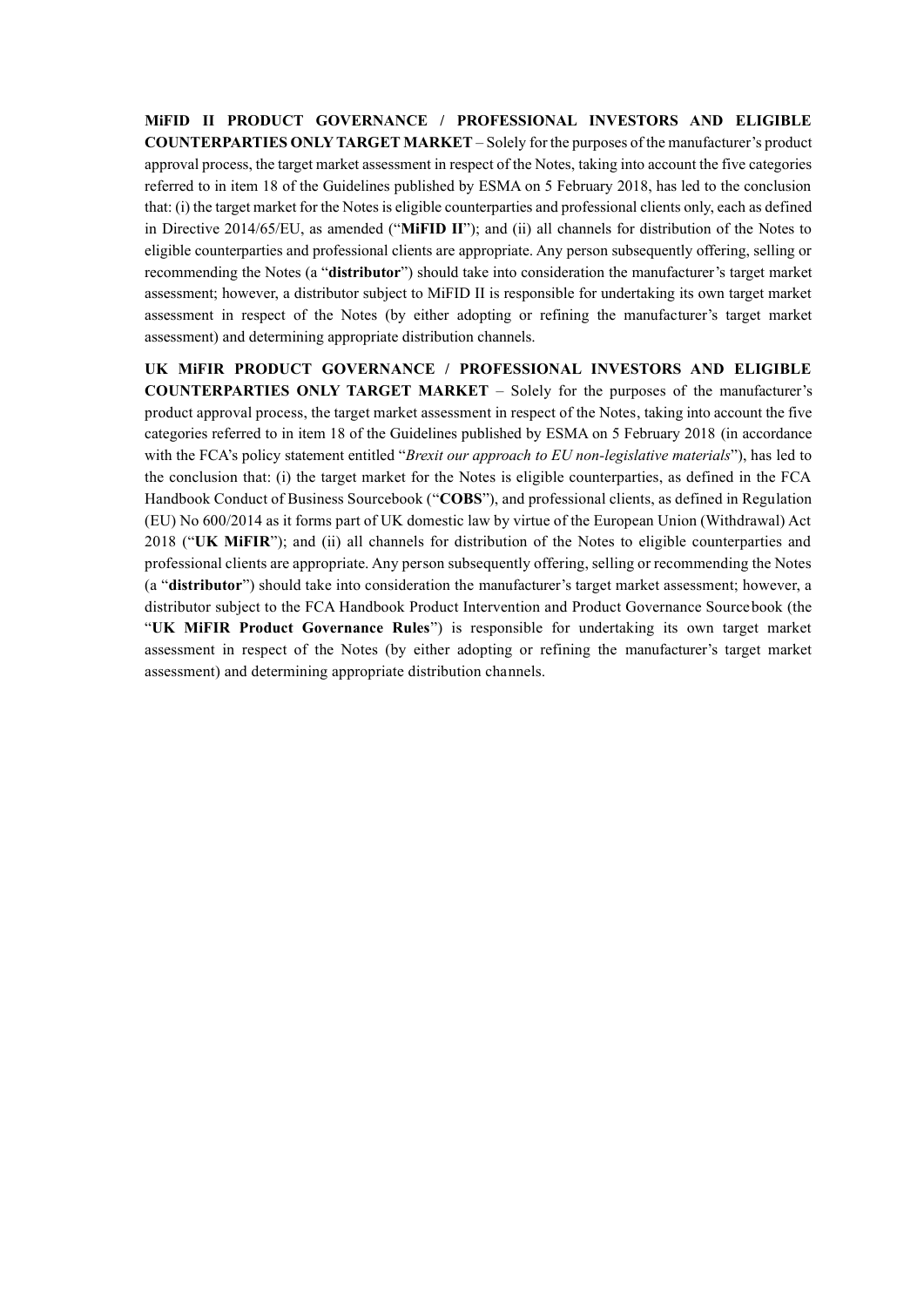**Final Terms dated 9 December 2021**



#### **BPCE**

#### **Legal Entity Identifier (LEI): 9695005MSX1OYEMGDF46**

Euro 40,000,000,000 Euro Medium Term Note Programme for the issue of Notes

#### **SERIES NO: 2021-22**

**TRANCHE NO: 1 USD 30,000,000 Floating Rate Senior Preferred Notes due 13 December 2031**

**Dealer**

**Standard Chartered Bank**

## **PART A – CONTRACTUAL TERMS**

Terms used herein shall be deemed to be defined as such for the purposes of the Conditions (the "**Conditions**") set forth in the base prospectus dated 19 November 2021 which received approval number 21-496 from the *Autorité des marchés financiers* (the "**AMF**") on 19 November 2021 (the "**Base Prospectus**") which together constitutes a base prospectus for the purposes of the Prospectus Regulation.

This document constitutes the Final Terms of the Notes described herein for the purposes of the Prospectus Regulation and must be read in conjunction with such Base Prospectus in order to obtain all the relevant information. The Base Prospectus isavailable for viewing at the office of the Fiscal Agent or each of the Paying Agents and on the website of the AMF (www.amf-france.org) and copies may be obtained from BPCE, 50 avenue Pierre Mendès-France, 75013 Paris, France.

| $\mathbf{1}$     | Issuer:                           | <b>BPCE</b>                                   |  |
|------------------|-----------------------------------|-----------------------------------------------|--|
| $\overline{2}$   | Series Number:<br>(i)             | 2021-22                                       |  |
|                  | Tranche Number:<br>(ii)           | 1                                             |  |
| 3                | Specified Currency or Currencies: | United States Dollar ("USD")                  |  |
| $\boldsymbol{4}$ | <b>Aggregate Nominal Amount:</b>  |                                               |  |
|                  | Series:<br>(i)                    | USD 30,000,000                                |  |
|                  | Tranche:<br>(ii)                  | USD 30,000,000                                |  |
| 5                | <b>Issue Price:</b>               | 100 per cent. of the Aggregate Nominal Amount |  |
| 6                | Specified Denomination(s):        | <b>USD 200,000</b>                            |  |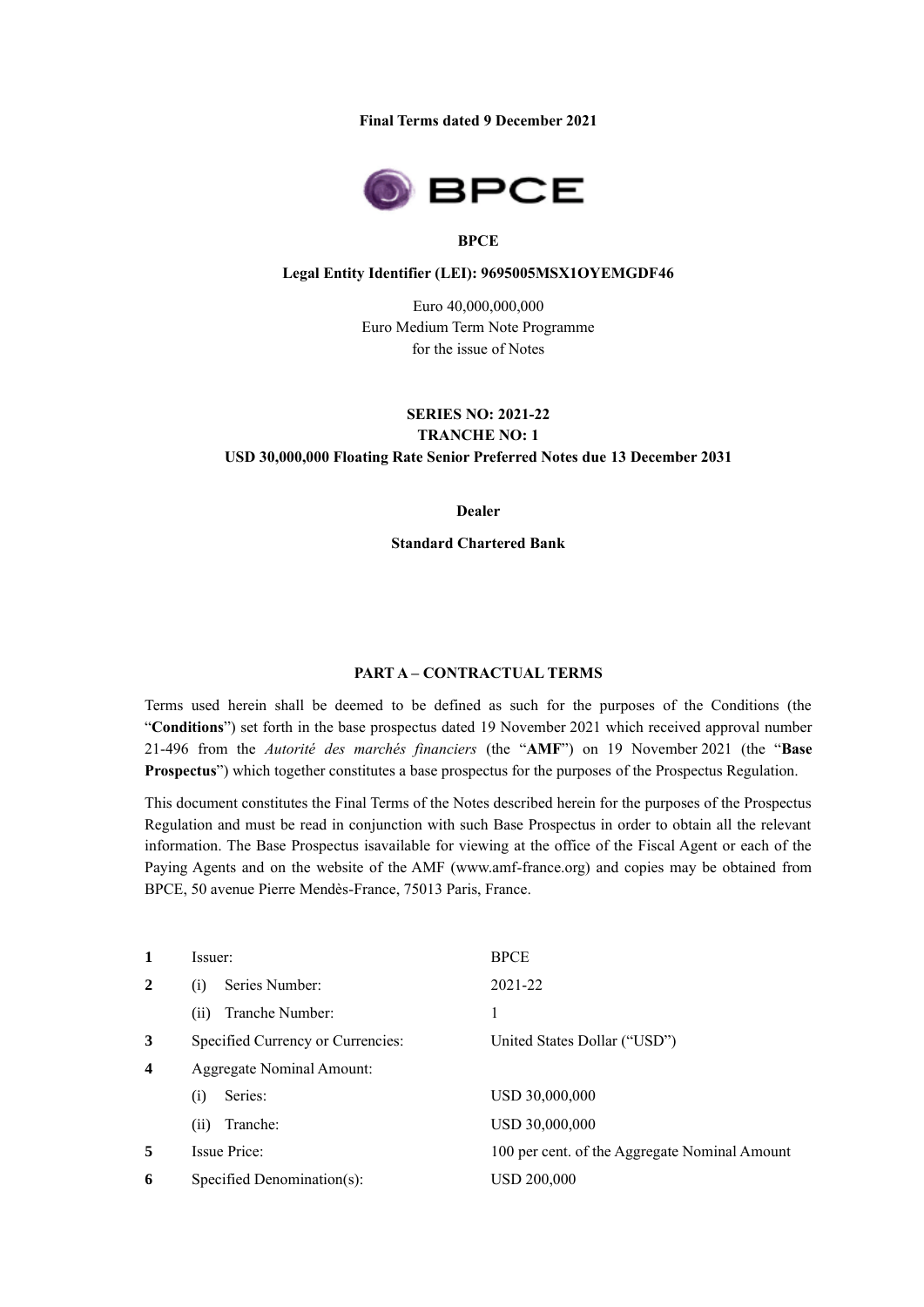| 7  | Issue Date:<br>(i)                                                               | 13 December 2021                                                                                                                                               |
|----|----------------------------------------------------------------------------------|----------------------------------------------------------------------------------------------------------------------------------------------------------------|
|    | Interest Commencement Date:<br>(ii)                                              | <b>Issue Date</b>                                                                                                                                              |
| 8  | Interest Basis:                                                                  | $SOFR + 1.06$ per cent. <i>per annum</i> Floating Rate<br>(further particulars specified below)                                                                |
| 9  | Maturity Date:                                                                   | Interest Payment Date falling in or nearest to 13<br>December 2031                                                                                             |
| 10 | <b>Redemption Basis:</b>                                                         | Subject to any purchase and cancellation or early<br>redemption, the Notes will be redeemed on the<br>Maturity Date at 100 per cent. of their nominal amount   |
| 11 | Change of Interest Basis:                                                        | Not Applicable                                                                                                                                                 |
| 12 | Put/Call Options:                                                                | Not Applicable                                                                                                                                                 |
| 13 | Status of the Notes:<br>(i)                                                      | <b>Senior Preferred Notes</b>                                                                                                                                  |
|    | Dates of the corporate authorisations<br>(ii)<br>for issuance of Notes obtained: | Decision of the <i>Directoire</i> of the Issuer dated 15 March<br>2021 and decision of Jean-Philippe BERTHAUT,<br>Head of Group Funding, dated 2 December 2021 |

# **PROVISIONS RELATING TO INTEREST (IF ANY) PAYABLE**

| 14 | <b>Fixed Rate Note Provisions</b>                                                                                                   | Not Applicable                                                                                                                                                                                                                                                                                                                                |  |
|----|-------------------------------------------------------------------------------------------------------------------------------------|-----------------------------------------------------------------------------------------------------------------------------------------------------------------------------------------------------------------------------------------------------------------------------------------------------------------------------------------------|--|
| 15 | Floating Rate Note Provisions                                                                                                       | Applicable                                                                                                                                                                                                                                                                                                                                    |  |
|    | Interest Period(s):<br>(i)                                                                                                          | The period beginning on (and including) the Interest<br>Commencement Date and ending on (but excluding)<br>the First Specified Interest Payment Date and each<br>successive period beginning on (and including) a<br>Specified Interest Payment Date and ending on (but<br>excluding) the next succeeding Specified Interest<br>Payment Date. |  |
|    | Specified Interest Payment Dates:<br>(ii)                                                                                           | 13 March, 13 June, 13 September and 13 December in<br>each year from and including 13 March 2022 up to and<br>including the Maturity Date,, subject to adjustment in<br>accordance with the Business Day Convention set out<br>in (iv) below                                                                                                  |  |
|    | (iii) First Interest Payment Date:                                                                                                  | 13th March 2022 subject to adjustment in accordance<br>with the Business Day Convention set out in (iv)<br>below                                                                                                                                                                                                                              |  |
|    | (iv) Business Day Convention:                                                                                                       | Modified Following Business Day Convention                                                                                                                                                                                                                                                                                                    |  |
|    | <b>Interest Period Date:</b><br>(v)                                                                                                 | Not Applicable                                                                                                                                                                                                                                                                                                                                |  |
|    | (vi) Business Centre(s):                                                                                                            | London, New York, TARGET                                                                                                                                                                                                                                                                                                                      |  |
|    | (vii) Manner in which the Rate(s) of Interest<br>is/are to be determined:                                                           | <b>Screen Rate Determination</b>                                                                                                                                                                                                                                                                                                              |  |
|    | (viii) Party responsible for calculating the<br>Rate(s) of Interest and/or Interest<br>Amount(s) (if not the Calculation<br>Agent): | Not Applicable                                                                                                                                                                                                                                                                                                                                |  |
|    | (ix) Screen Rate Determination:                                                                                                     | Applicable                                                                                                                                                                                                                                                                                                                                    |  |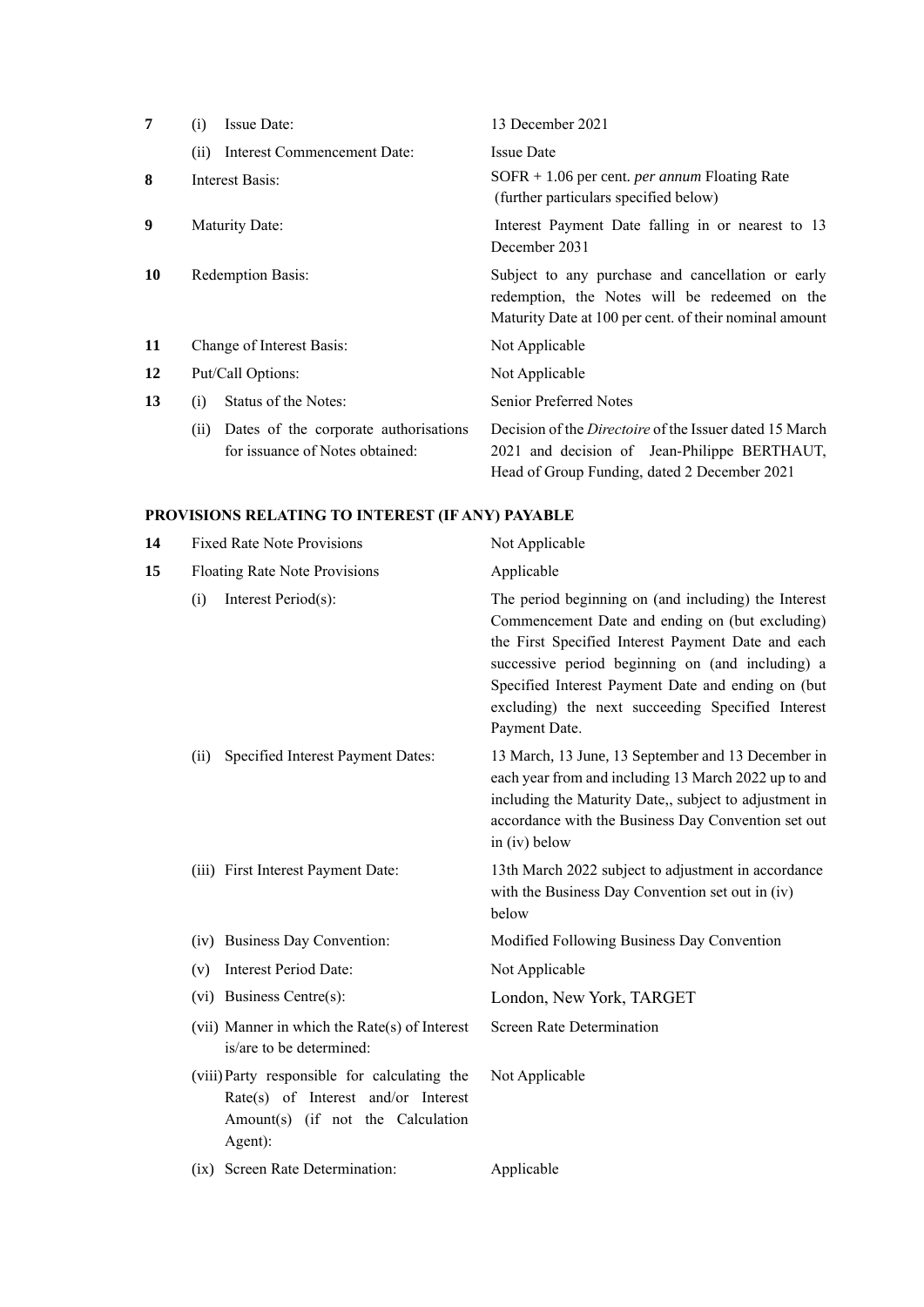|    | Reference Rate:                                                                                                                                                                                                                                                                                                                   | <b>SOFR</b>                                                                               |
|----|-----------------------------------------------------------------------------------------------------------------------------------------------------------------------------------------------------------------------------------------------------------------------------------------------------------------------------------|-------------------------------------------------------------------------------------------|
|    | <b>Interest Determination Date:</b>                                                                                                                                                                                                                                                                                               | Five U.S. Government Securities Business Days<br>prior to each Specified Interest Payment |
|    | <b>SOFR Rate of Interest</b><br>Determination:                                                                                                                                                                                                                                                                                    | SOFR Lookback Compound                                                                    |
|    | SOFR Rate Cut-Off Date:                                                                                                                                                                                                                                                                                                           | Not Applicable                                                                            |
|    | <b>Observation Look-Back Period:</b>                                                                                                                                                                                                                                                                                              | Five U.S. Government Securities Business Days                                             |
|    | FBF Determination<br>$(\mathbf{x})$                                                                                                                                                                                                                                                                                               | Not Applicable                                                                            |
|    | (xi) ISDA Determination:                                                                                                                                                                                                                                                                                                          | Not Applicable                                                                            |
|    | (xii) Margin(s):                                                                                                                                                                                                                                                                                                                  | $+1.06$ per cent. <i>per annum</i>                                                        |
|    | (xiii) Minimum Rate of Interest:                                                                                                                                                                                                                                                                                                  | Not Applicable                                                                            |
|    | (xiv) Maximum Rate of Interest:                                                                                                                                                                                                                                                                                                   | Not Applicable                                                                            |
|    | (xv) Day Count Fraction:                                                                                                                                                                                                                                                                                                          | Actual/360, adjusted                                                                      |
| 16 | Zero Coupon Note Provisions                                                                                                                                                                                                                                                                                                       | Not Applicable                                                                            |
| 17 | <b>Inflation Linked Interest Note Provisions</b>                                                                                                                                                                                                                                                                                  | Not Applicable                                                                            |
|    | PROVISIONS RELATING TO REDEMPTION                                                                                                                                                                                                                                                                                                 |                                                                                           |
| 18 | Call Option                                                                                                                                                                                                                                                                                                                       | Not Applicable                                                                            |
| 19 | Put Option                                                                                                                                                                                                                                                                                                                        | Not Applicable                                                                            |
| 20 | MREL/TLAC Disqualification Event Call<br>Option:                                                                                                                                                                                                                                                                                  | Applicable                                                                                |
| 21 | Final Redemption Amount of each Note                                                                                                                                                                                                                                                                                              | USD 200,000 per Note of USD 200,000 Specified<br>Denomination                             |
| 22 | Inflation Linked Notes - Provisions relating<br>to the Final Redemption Amount:                                                                                                                                                                                                                                                   | Not Applicable                                                                            |
| 23 | Early Redemption Amount                                                                                                                                                                                                                                                                                                           |                                                                                           |
|    | Early Redemption Amount(s) of each<br>(i)<br>Senior Note payable on redemption<br>of<br>the<br>occurrence<br>upon<br>MREL/TLAC Disqualification Event<br>(Condition 6(g)), if applicable, a<br>Withholding Tax Event (Condition<br>$6(i)(i)$ ), a Gross-Up Event (Condition<br>6(i)(ii)) or for Illegality (Condition<br>$6(1)$ : | USD 200,000 per Note of USD 200,000 Specified<br>Denomination<br>an                       |
|    | Early Redemption Amount(s) of each<br>(ii)<br>Subordinated Note<br>payable<br>on<br>redemption upon the occurrence of a<br>Capital Event (Condition 6(h), a<br>Withholding Tax Event (Condition                                                                                                                                   | Not Applicable                                                                            |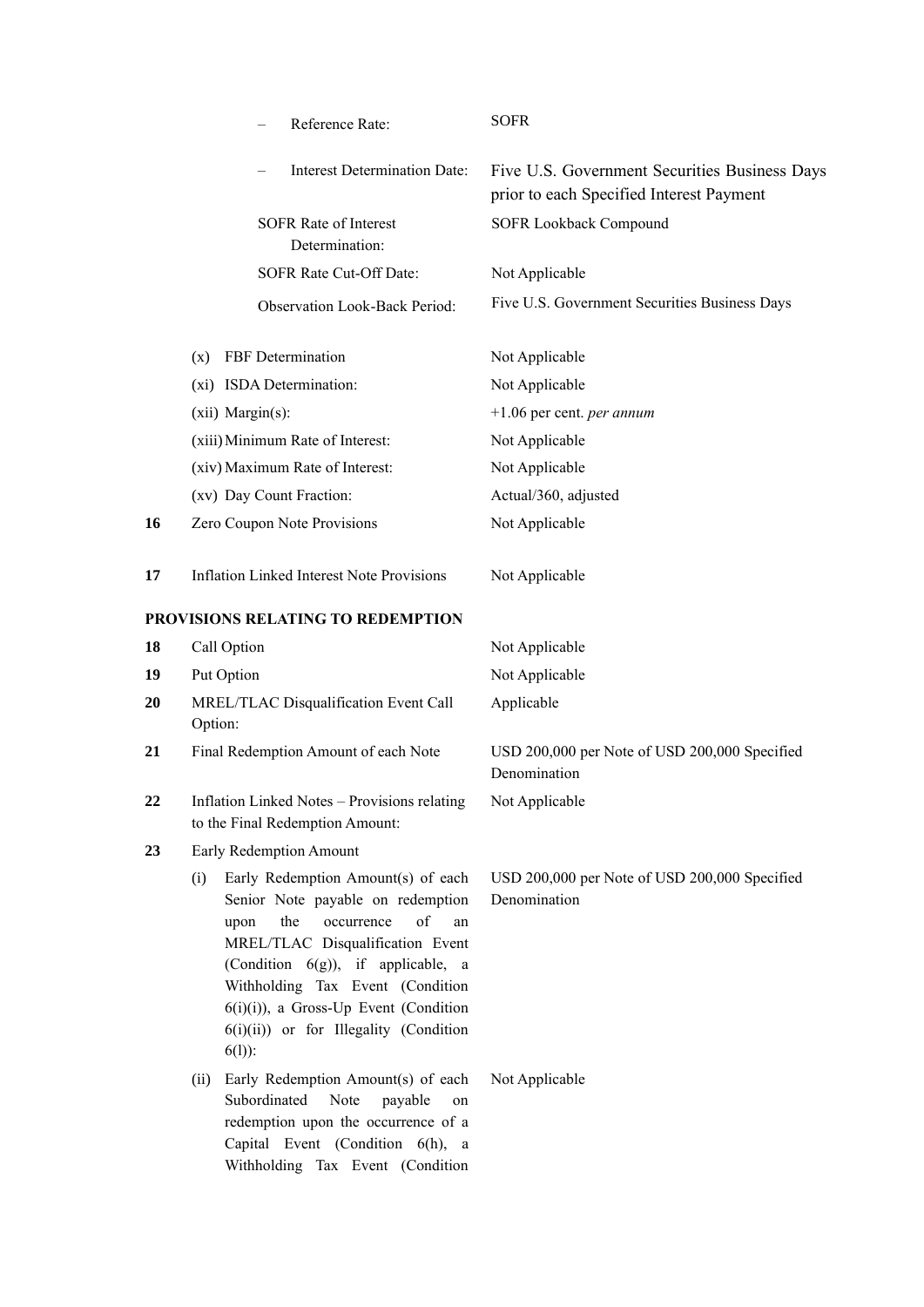6(i)(i), a Gross-Up Event (Condition 6(i)(ii)) or a Tax Deductibility Event (Condition  $6(i)(iii)$ ):

- (iii) Redemption for taxation reasons permitted on days others than Interest Payment Dates (Condition 6(i)): No
- (iv) Unmatured Coupons to become void upon early redemption (Materialised Bearer Notes only) (Condition 7(f)): Not Applicable

# **GENERAL PROVISIONS APPLICABLE TO THE NOTES**

| 24 | Form of Notes:                                                                                                          | <b>Dematerialised Notes</b>                                                  |
|----|-------------------------------------------------------------------------------------------------------------------------|------------------------------------------------------------------------------|
|    | Form of Dematerialised Notes:<br>(i)                                                                                    | Applicable - Bearer form (au porteur)                                        |
|    | Registration Agent:<br>(ii)                                                                                             | Not Applicable                                                               |
|    | (iii) Temporary Global Certificate:                                                                                     | Not Applicable                                                               |
|    | (iv) Applicable TEFRA exemption:                                                                                        | Not Applicable                                                               |
| 25 | Financial Centre(s):                                                                                                    | London, New York, TARGET                                                     |
| 26 | Talons for future Coupons or Receipts to be<br>attached to Definitive Notes (and dates on<br>which such Talons mature): | Not Applicable                                                               |
| 27 | Details relating to Instalment Notes: amount<br>of each instalment, date on which each<br>payment is to be made:        | Not Applicable                                                               |
| 28 | Redenomination provisions:                                                                                              | Not Applicable                                                               |
| 29 | Purchase in accordance with applicable<br>French laws and regulations:                                                  | Applicable                                                                   |
| 30 | Consolidation provisions:                                                                                               | Not Applicable                                                               |
| 31 | Meeting and Voting Provisions (Condition<br>$11$ :                                                                      | Contractual Masse shall apply                                                |
|    |                                                                                                                         | Name and address of the initial Representative:<br>As per Condition $11(c)$  |
|    |                                                                                                                         | Name and address of the alternateRepresentative:<br>As per Condition $11(c)$ |
|    |                                                                                                                         |                                                                              |

The Representative will receive a remuneration of EUR 2,000 (excluding VAT) per year so long as any of the Notes are outstanding.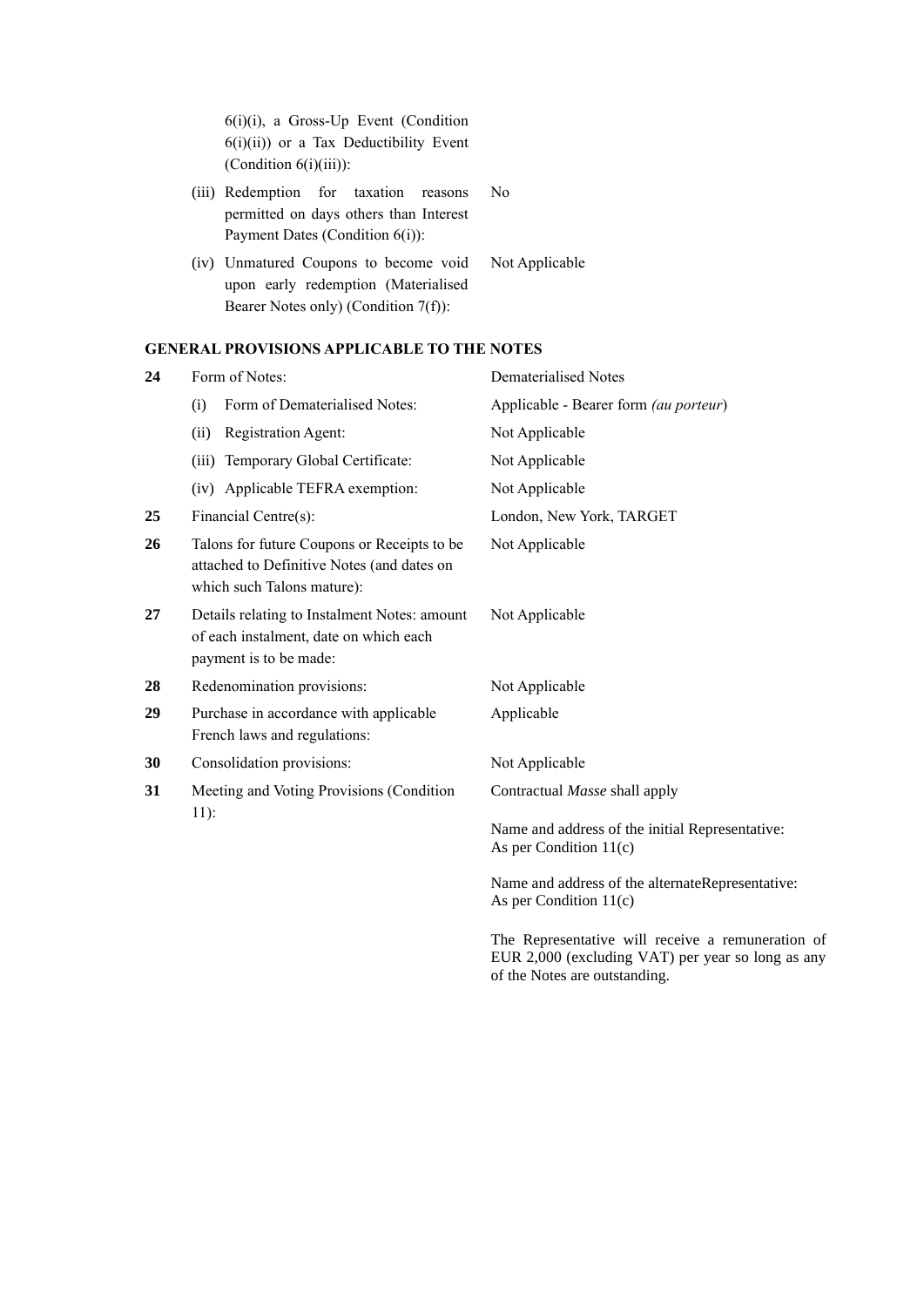# **RESPONSIBILITY**

The Issuer accepts responsibility for the information contained in these Final Terms.

Signed on behalf of BPCE

Duly represented by:

Jean-Philippe BERTHAUT, Head of Group Funding

............................................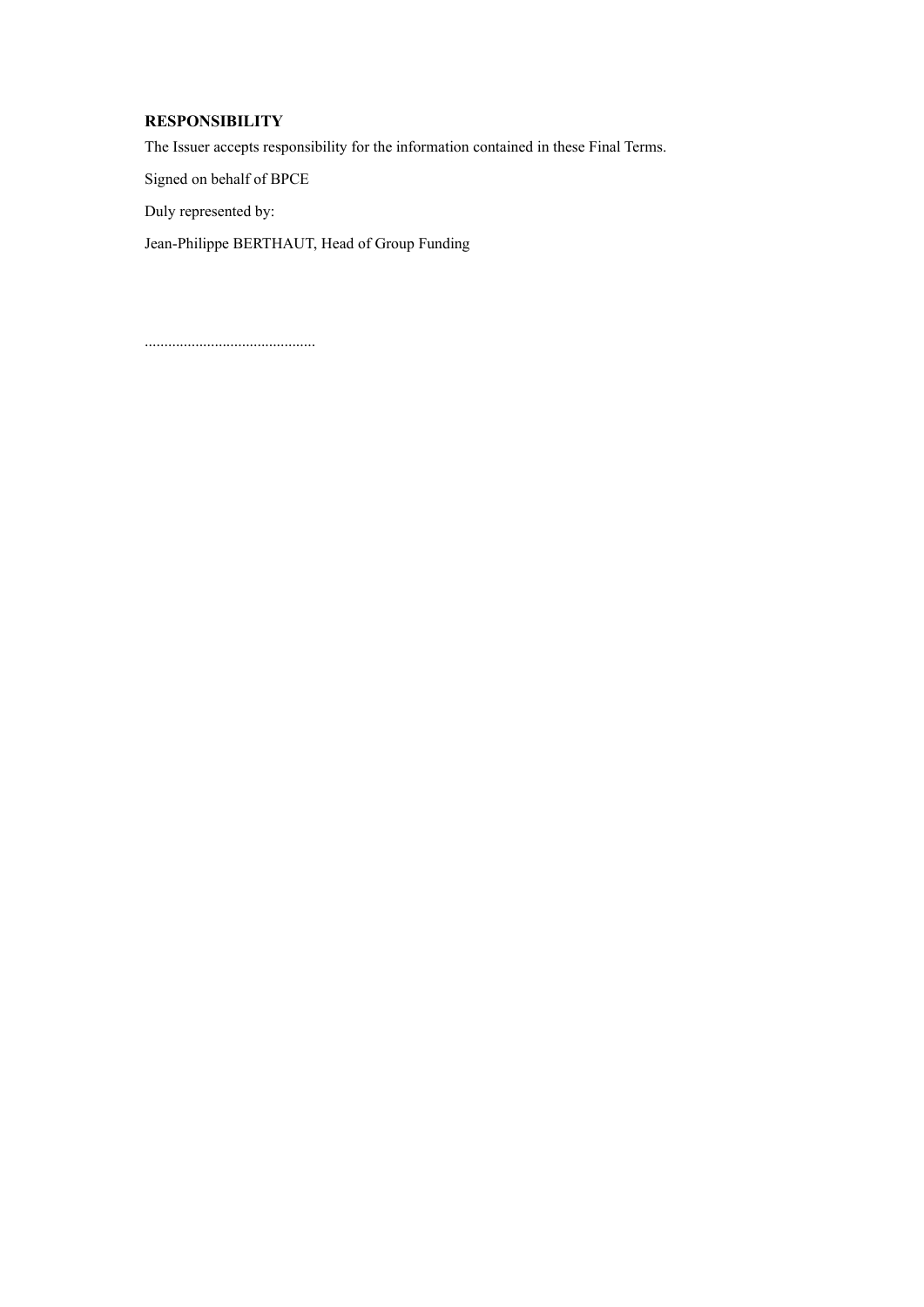#### **PART B – OTHER INFORMATION**

#### **1 LISTING AND ADMISSION TO TRADING**

(i) Listing and Admission to trading Application has been made by the Issuer (or on its behalf) for the Notes to be listed and admitted to trading on Euronext Paris with effect from the Issue Date. (ii) Estimate of total expenses related to admission to trading: EUR 7,400 **2 RATINGS**

Ratings: Applicable: The Notes to be issued have been rated: S&P: A S&P is established in the European Union and registered under Regulation (EC) No 1060/2009 as amended.

# **3 INTERESTS OF NATURAL AND LEGAL PERSONS INVOLVED IN THE ISSUE**

Save as discussed in "Subscription and Sale", so far as the Issuer is aware, no person involved in the offer of the Notes has an interest material to the offer.

## **4 REASONS FOR THE OFFER, ESTIMATED NET PROCEEDS AND TOTAL EXPENSES**

| (i) Reasons for the offer: | The net proceeds of the issue of the Notes will be used |
|----------------------------|---------------------------------------------------------|
|                            | for the Issuer's general corporate purposes.            |

(ii) Estimated net proceeds: USD 30,000,000

## **5 FLOATING RATE NOTES ONLY - PERFORMANCE OF RATES**

Details of performance of SOFR rates can be obtained free of charge on the New York Fed website at approximately 8:00 a.m. ET on each business day.

# **6 OPERATIONAL INFORMATION**

|   | ISIN: |                                                                                                                 | FR00140073K7             |  |
|---|-------|-----------------------------------------------------------------------------------------------------------------|--------------------------|--|
|   |       | Common Code:                                                                                                    | 242012275                |  |
|   |       | Depositaries:                                                                                                   |                          |  |
|   | (i)   | Euroclear France to act as Central<br>Depositary:                                                               | Yes                      |  |
|   | (ii)  | Common Depositary for Euroclear and<br>Clearstream:                                                             | No                       |  |
|   |       | Any clearing system(s) other than Euroclear<br>and Clearstream and the relevant<br>$identification number(s)$ : | Not Applicable           |  |
|   |       | Delivery:                                                                                                       | Delivery free of payment |  |
|   |       | Names and addresses of additional Paying<br>$Agent(s)$ (if any):                                                | Not Applicable           |  |
| 7 |       | <b>DISTRIBUTION</b>                                                                                             |                          |  |
|   | (i)   | Method of distribution:                                                                                         | Non-syndicated           |  |
|   |       |                                                                                                                 |                          |  |

(ii) If syndicated: